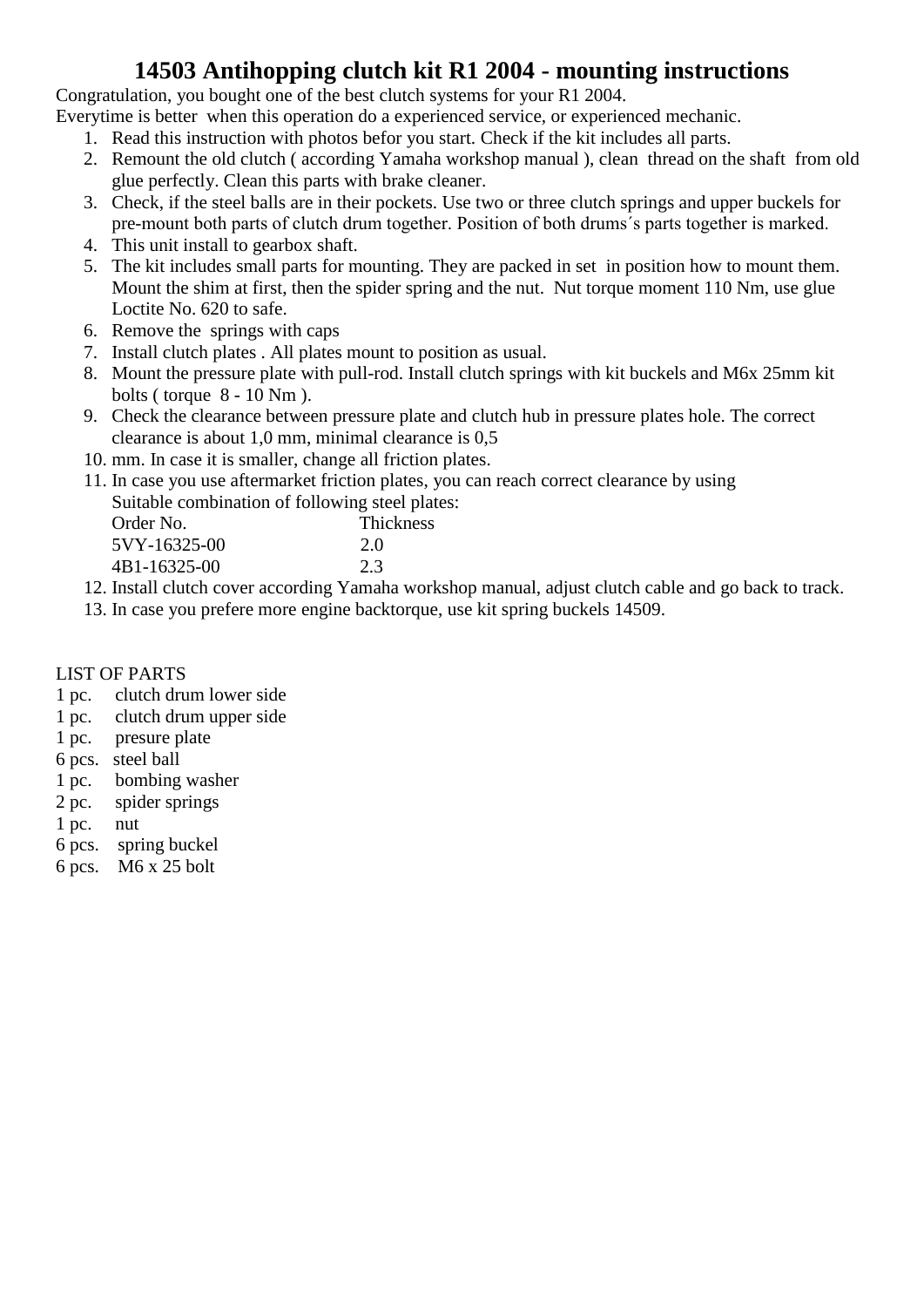

14503 Picture B (pic.b)

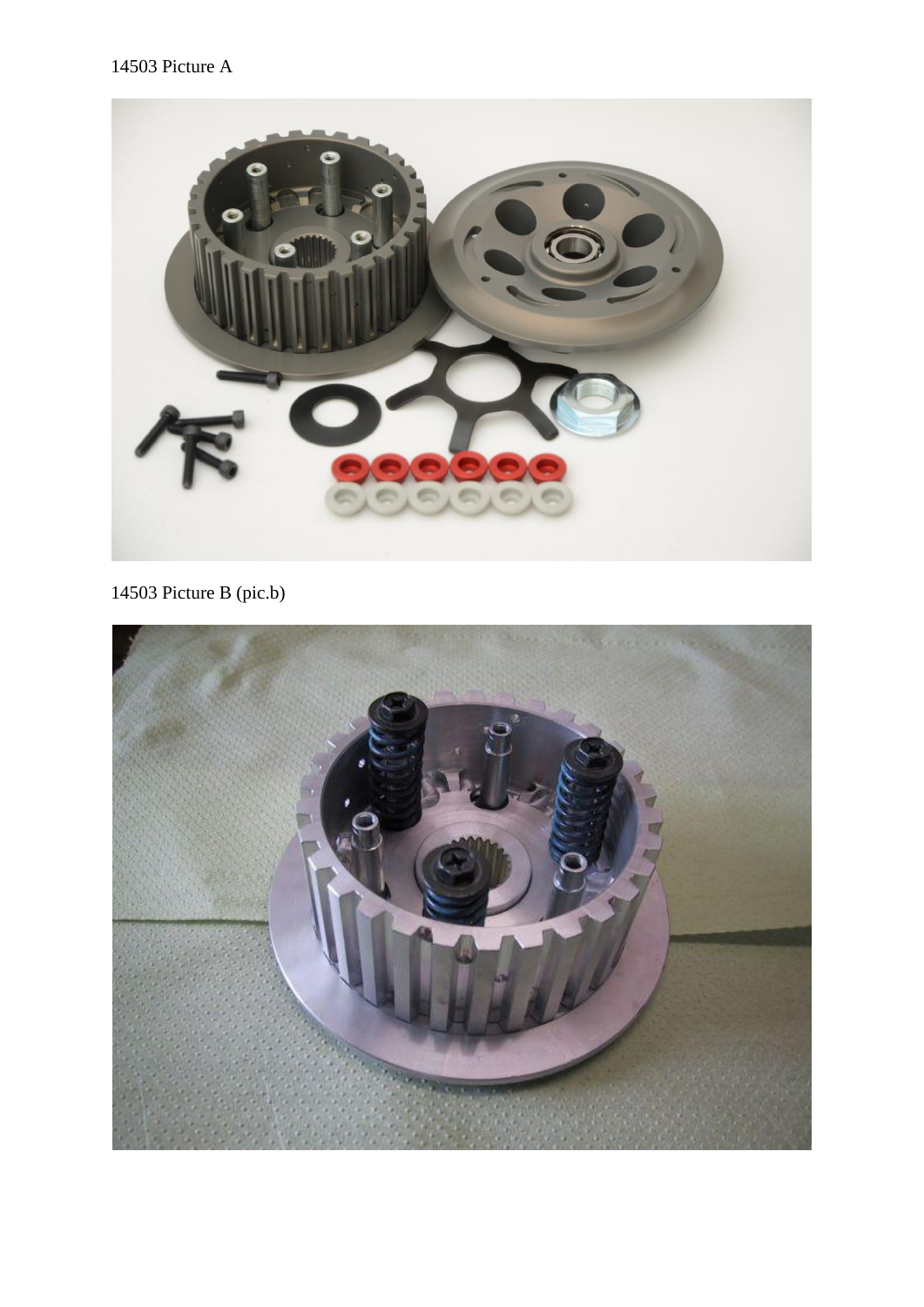## 14503 Picture C (pic.c)



14503 Picture D (pic.d)

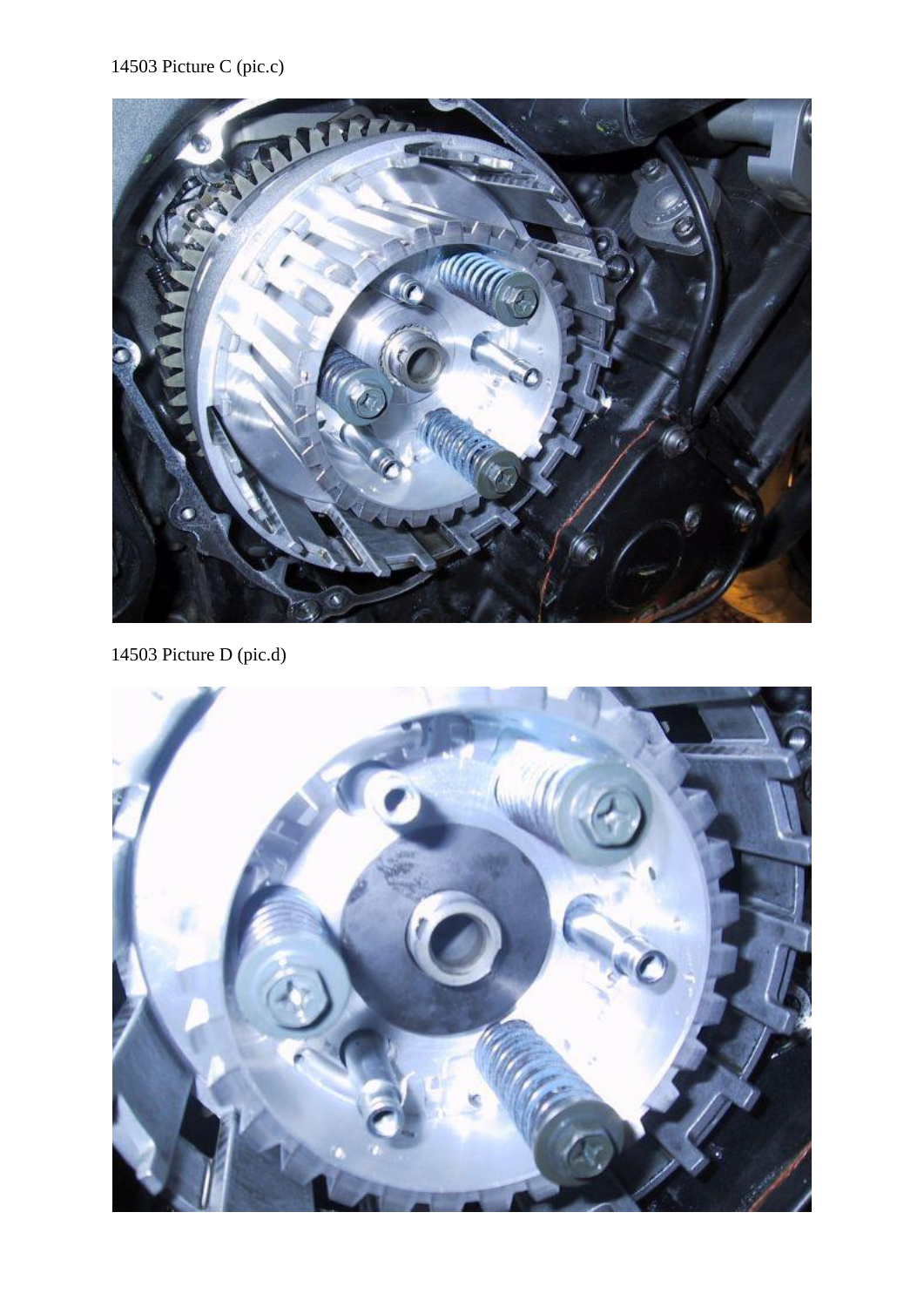## 14503 Picture E (pic.e)



14503 Picture F (pic.f)

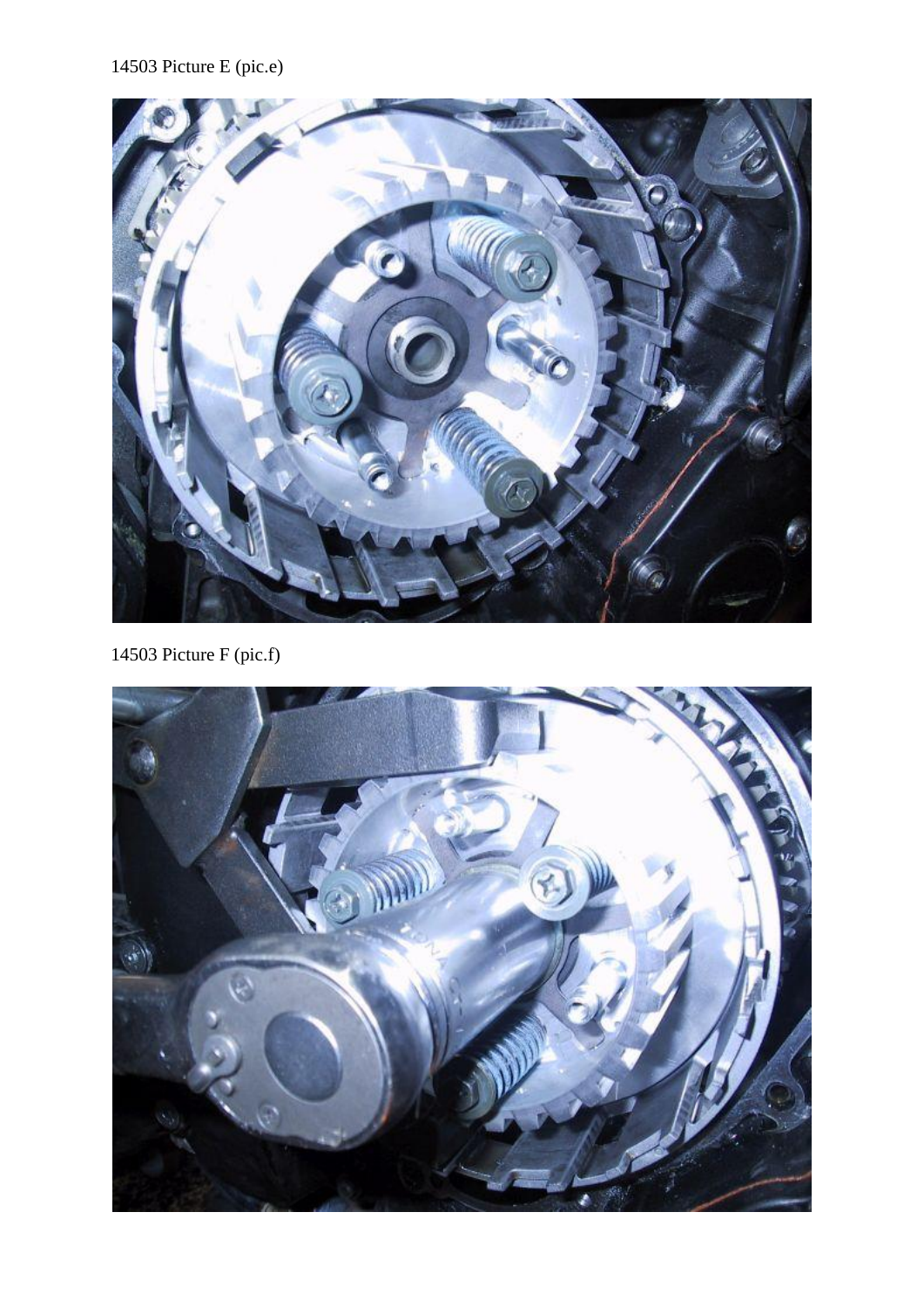# 14503 Picture G (pic.g)



14503 Picture H (pic.h)